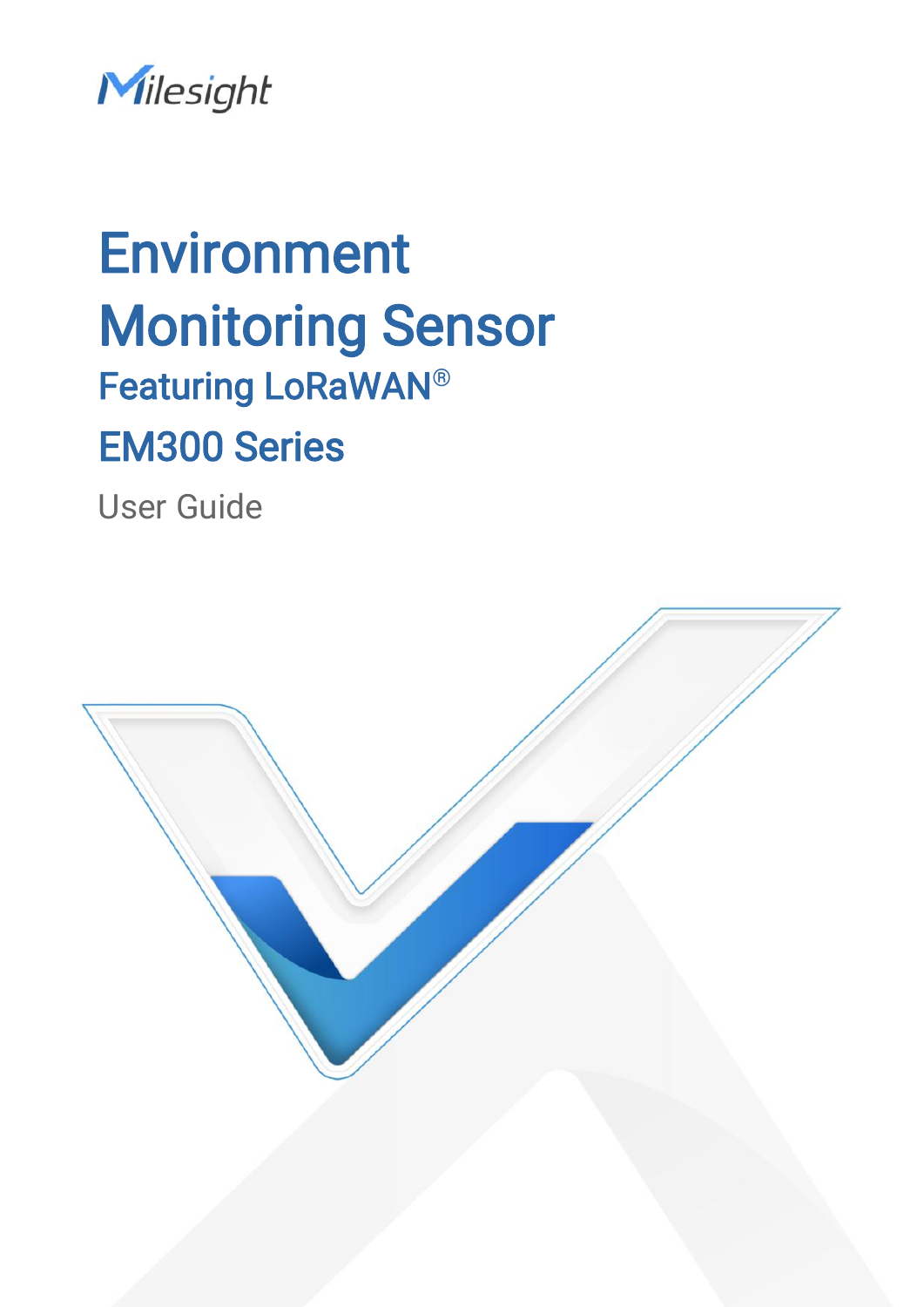#### Applicability

This guide is applicable to EM300 series sensors shown as follows, except where otherwise indicated.

| <b>Model</b>    | <b>Description</b>                     |
|-----------------|----------------------------------------|
| <b>EM300-TH</b> | <b>Temperature and Humidity Sensor</b> |
| EM300-MCS       | <b>Magnet Switch Sensor</b>            |
| EM300-SLD       | <b>Spot Leak Detection Sensor</b>      |
| EM300-ZLD       | Zone Leak Detection Sensor             |

#### Safety Precautions

Milesight will not shoulder responsibility for any loss or damage resulting from not following the instructions of this operating guide.

- $\cdot \cdot$  The device must not be disassembled or remodeled in any way.
- $\cdot$  In order to protect the security of the device, please change device password when first configuration. The default password is 123456.
- $\cdot \cdot$  The device is not intended to be used as a reference sensor, and Milesight will not should responsibility for any damage which may result from inaccurate readings.
- ◆ Do not place the device close to objects with naked flames.
- $\cdot \cdot$  Do not place the device where the temperature is below/above the operating range.
- Make sure electronic components do not drop out of the enclosure while opening.
- When installing the battery, please install it accurately, and do not install the reverse or wrong model.
- Make sure both batteries are newest when install, or battery life will be reduced.
- \* The device must never be subjected to shocks or impacts.

#### Declaration of Conformity

EM300 series is in conformity with the essential requirements and other relevant provisions of the CE, FCC, and RoHS.



#### Copyright © 2011-2022 Milesight. All rights reserved.

All information in this guide is protected by copyright law. Whereby, no organization or individual shall copy or reproduce the whole or part of this user guide by any means without written authorization from Xiamen Milesight IoT Co., Ltd.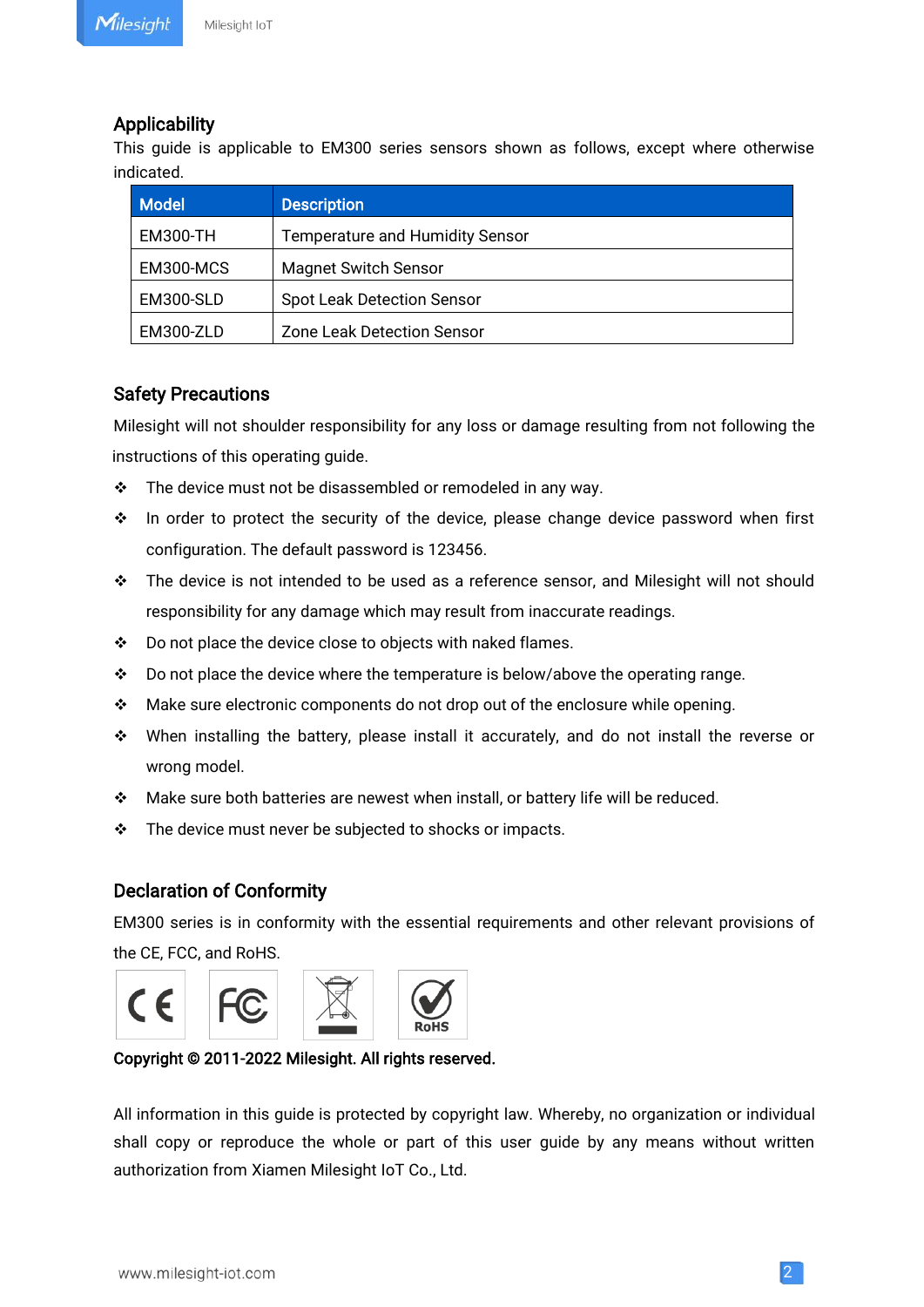

For assistance, please contact Milesight technical support: Email: iot.support@milesight.com Tel: 86-592-5085280 Fax: 86-592-5023065 Address: Building C09, Software Park III, Xiamen 361024, China

### Revision History

| <b>Date</b>   | <b>Doc Version</b> | <b>Description</b>                        |
|---------------|--------------------|-------------------------------------------|
| Oct. 14, 2020 | V <sub>1.0</sub>   | Initial version                           |
| Oct. 21, 2020 | V <sub>1.1</sub>   | Model name change and pictures replace    |
| Nov. 19, 2020 | V <sub>2.0</sub>   | Layout replace                            |
| Mar. 4, 2021  | V <sub>2.1</sub>   | Layout update                             |
| July 5, 2021  | V <sub>2.2</sub>   | Delete USB Type-C description             |
| Dec. 7, 2021  | V <sub>2.3</sub>   | Add alarm setting, change SN to 16 digits |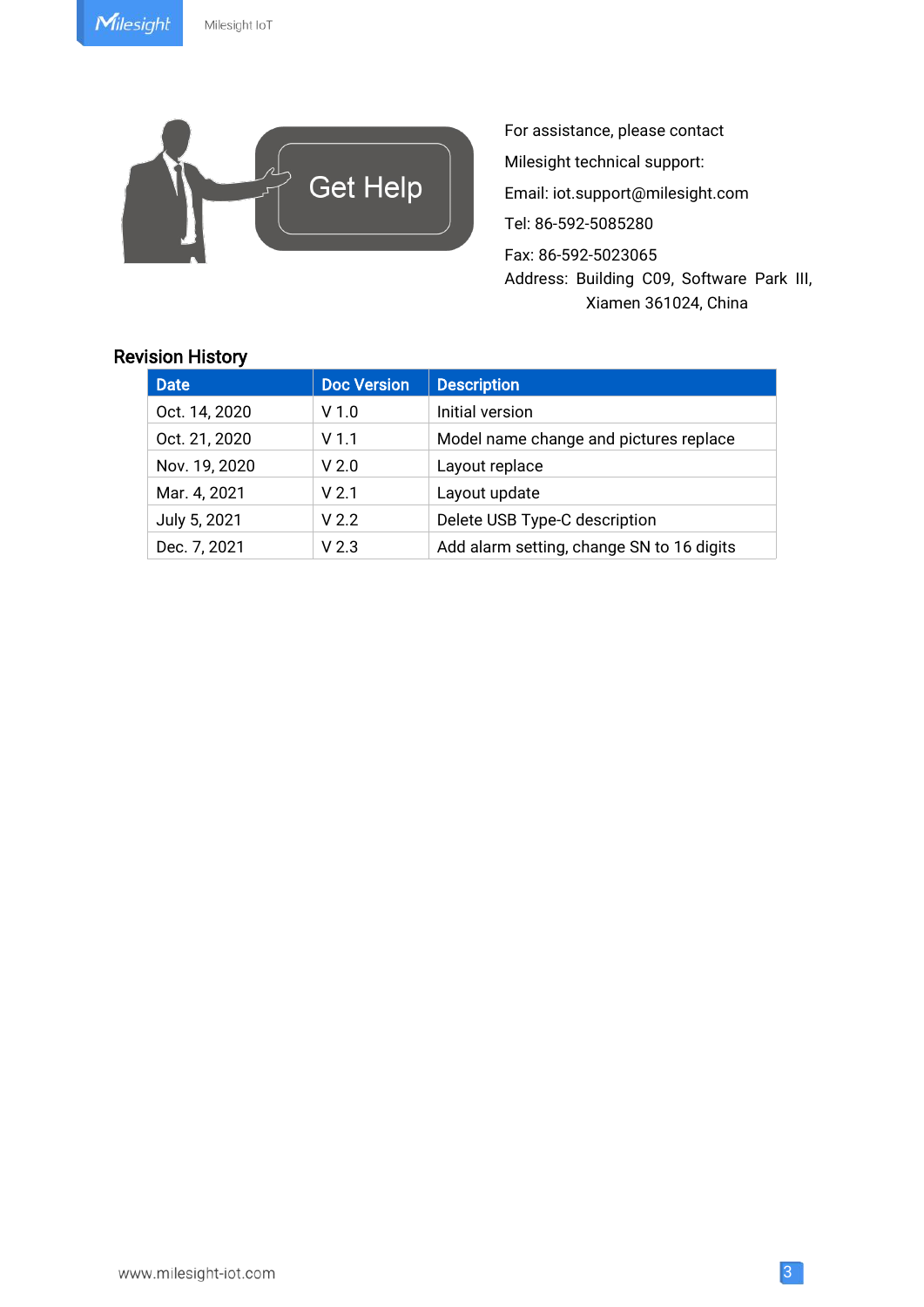## **Contents**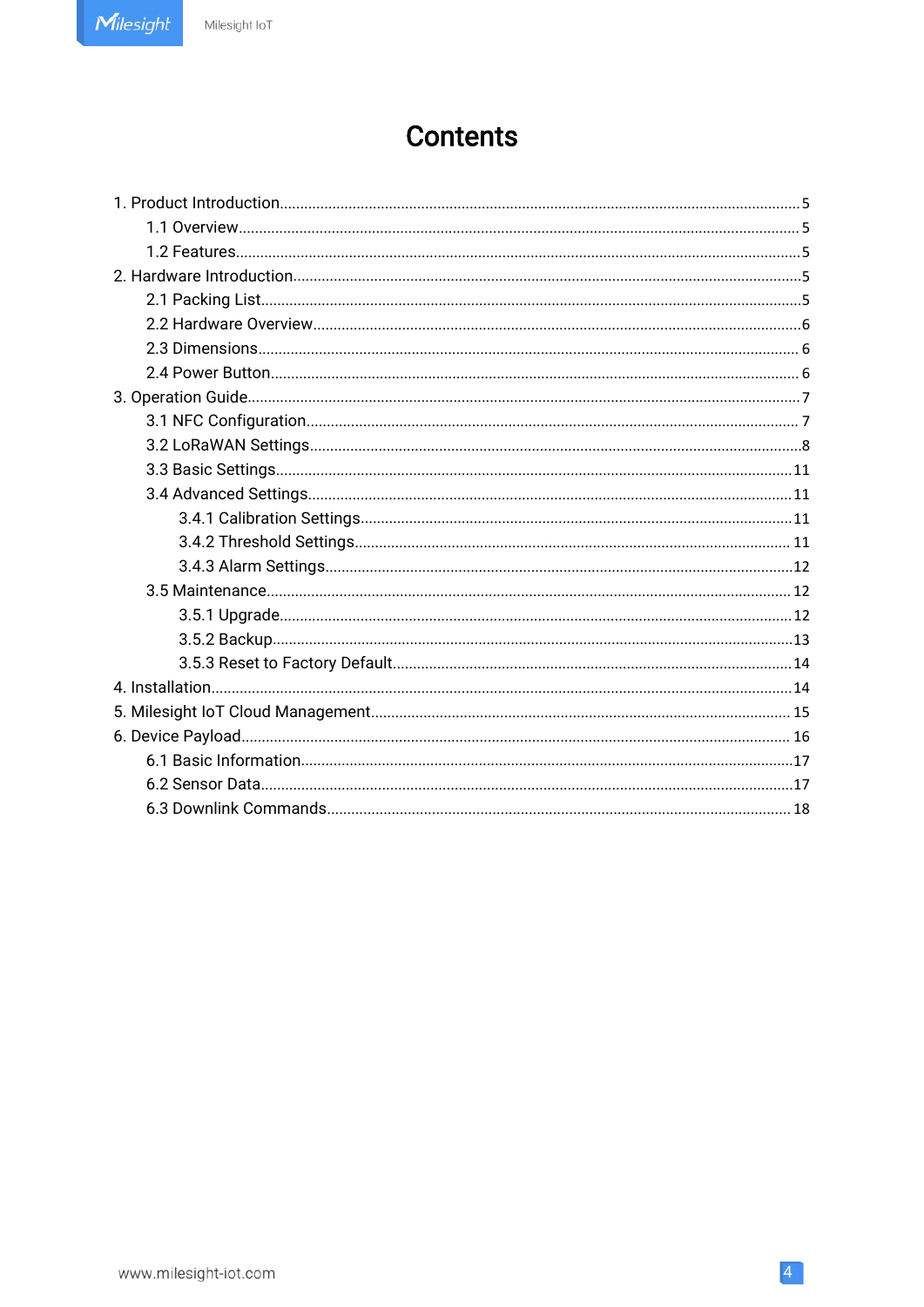### <span id="page-4-1"></span><span id="page-4-0"></span>1. Product Introduction

### 1.1 Overview

EM300 series is a sensor mainly used for outdoor environment through wireless LoRa network. EM300 device is battery powered and designed for multiple mounting ways. It is equipped with NFC (Near Field Communication) and can easily be configured by a smartphone.

Sensor data are transmitted in real-time using standard LoRaWAN® protocol. LoRaWAN® enables encrypted radio transmissions over long distance while consuming very little power. The user can obtain sensor data and view the trend of data change through Milesight IoT Cloud or through the user's own Network Server.

### 1.2 Features

- $\bullet$  Up to 11 km communication range
- **Easy configuration via NFC**
- Standard LoRaWAN<sup>®</sup> support
- $\bullet$  Milesight IoT Cloud compliant
- Low power consumption with 4000mAh replaceable battery

### 2. Hardware Introduction

### 2.1 Packing List



SLD or MCS sensor)

SLD or MCS sensor)



If any of the above items is missing or damaged, please contact your sales representative.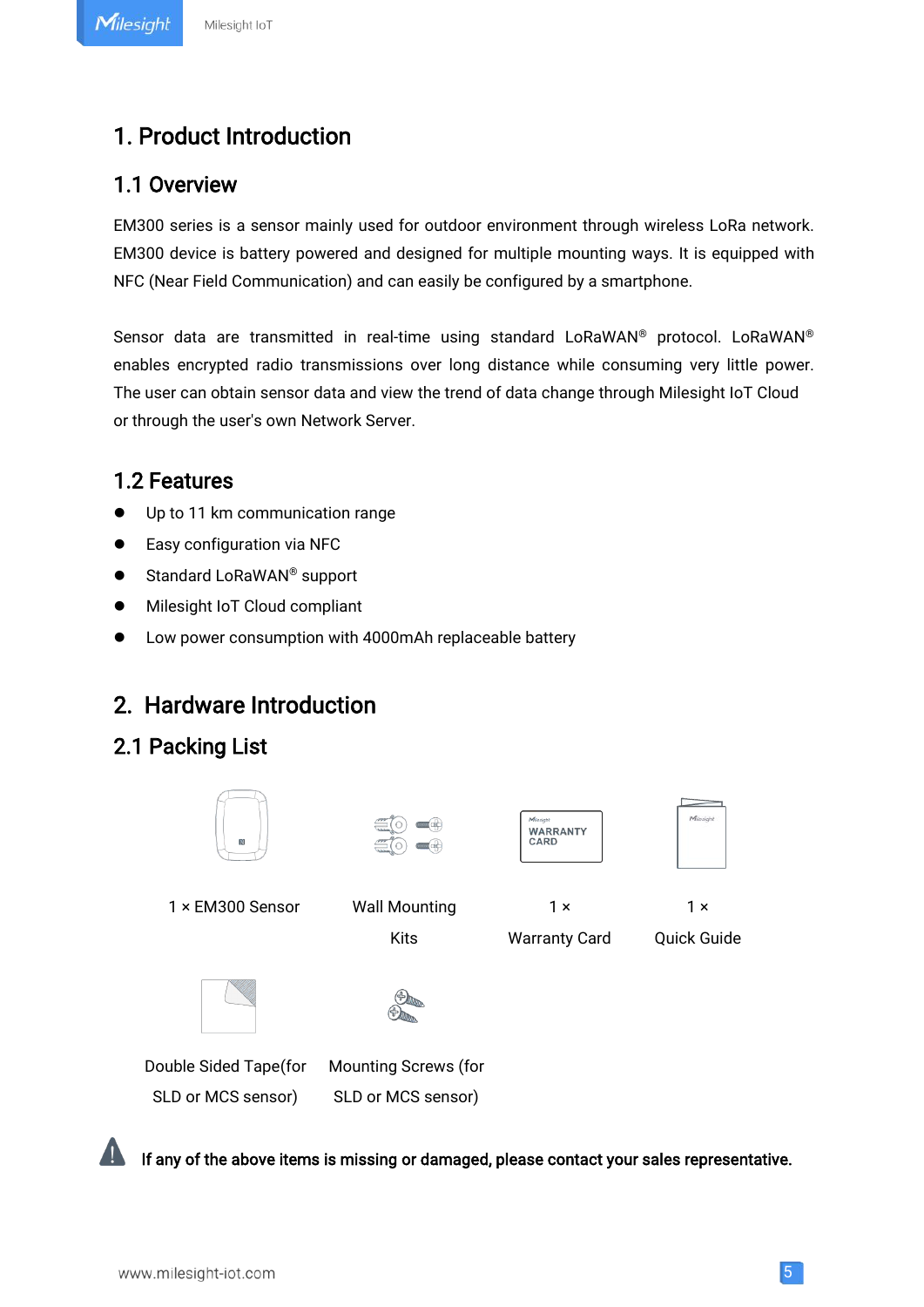### <span id="page-5-0"></span>2.2 Hardware Overview





#### Bottom View:

- ② Vent
- ③ Waterproof Connectors

(For water leakage and magnet switch sensor)

 $\circ$  $\circled{2}$  $\Box$ m

### 2.3 Dimensions(mm)







### 2.4 Power Button

Note: The LED indicator and power button are inside the device. Switch on/off and reset can also be configured via NFC.

| <b>Function</b> | <b>Action</b>                                       | <b>LED Indication</b> |
|-----------------|-----------------------------------------------------|-----------------------|
| Turn On         | Press and hold the button for more than 3 seconds.  | $Off \rightarrow On$  |
| Turn Off        | Press and hold the button for more than 3 seconds.  | $On \rightarrow Off$  |
| Reset           | Press and hold the button for more than 10 seconds. | Blink 3 times.        |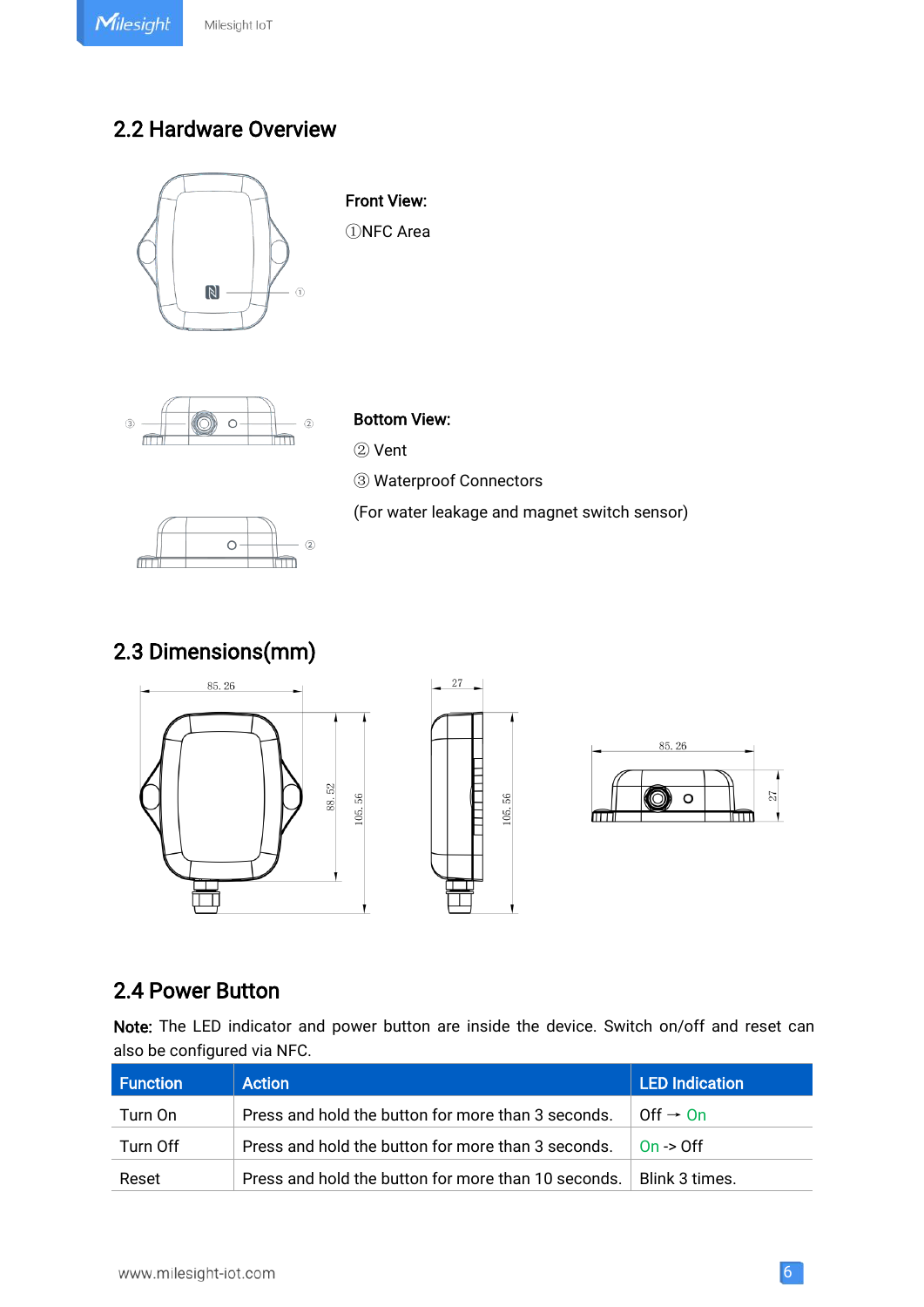<span id="page-6-1"></span><span id="page-6-0"></span>Check

On/Off Status

Quickly press the power button.<br>
Light On: Device is on.<br>
Light Off: Device is off.

### 3. Operation Guide

### 3.1 NFC Configuration

EM300 series can be configured via NFC.

- 1. Download and install "Milesight ToolBox" App from Google Play or Apple Store.
- 2. Enable NFC on the smartphone and open"Milesight ToolBox" App.
- 3. Attach the smartphone with NFC area to the device to read basic information.



4. Basic information and settings of devices will be shown on ToolBox if it's recognized successfully. You can turn on/off the device by tapping the button on the Device Status. In order to protect the security of devices, password validation is required when configuring via unused phone . Default password is 123456.

| <b>Status</b>           | <b>Setting</b> | <b>Reset</b>     |
|-------------------------|----------------|------------------|
| SN                      |                | 6136A39116331007 |
| Model                   |                | EM300-TH-915M    |
| Device FUI              |                | 24e124136a391163 |
| <b>Firmware Version</b> |                | V1.15            |
| Hardware Version        |                | V <sub>2.1</sub> |
| <b>Device Status</b>    |                | ∩ff              |

- 5. Tap "Read" button to check current status and sensor data of device.
- 6. Tap "Write" button to write all your settings to the device.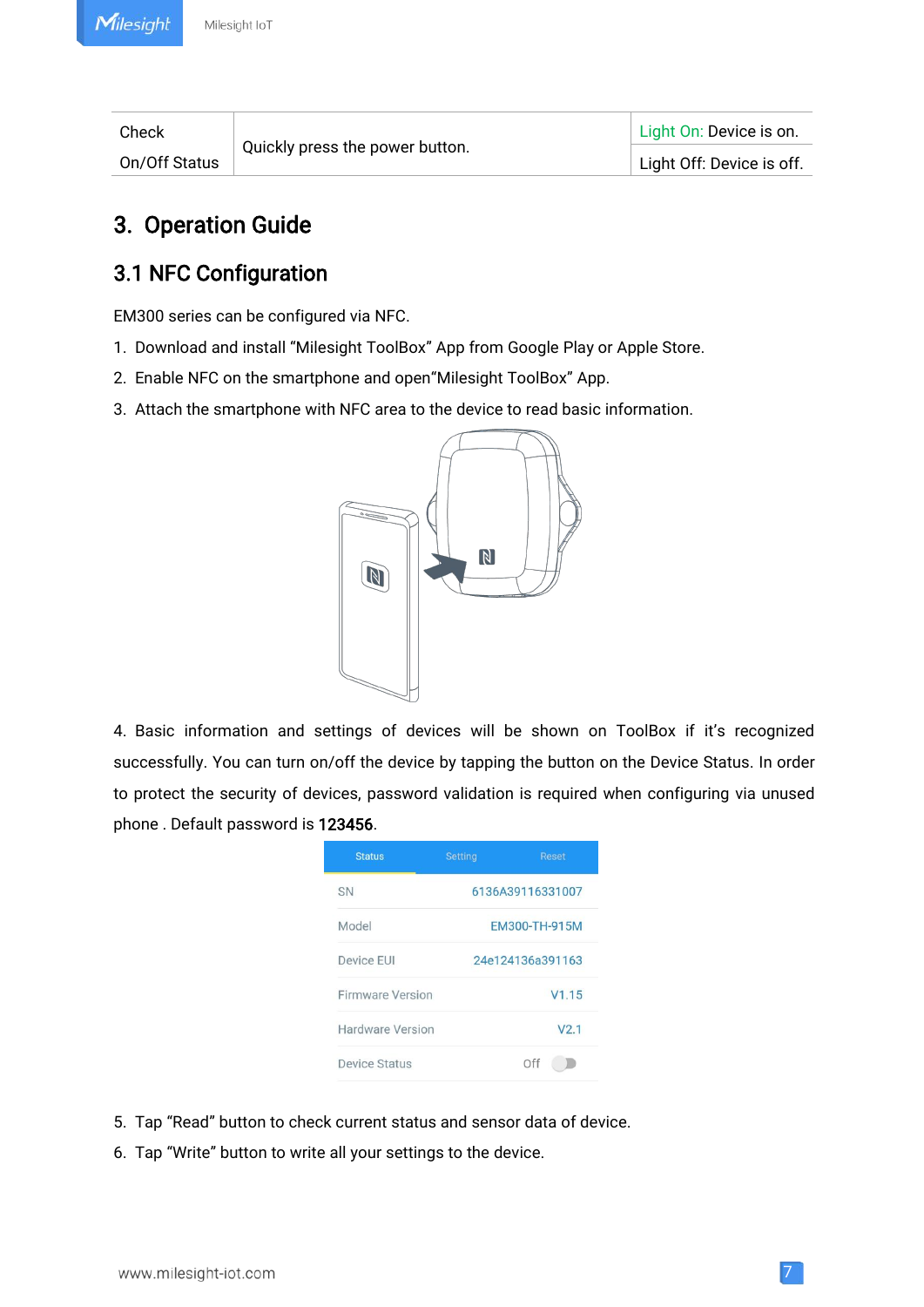#### <span id="page-7-0"></span>Note:

1) Ensure the location of smartphone NFC area and it's recommended to take off phone case.

2) If the smartphone fails to read/write configurations via NFC, keep the phone away and back to try again.

3) EM300 series can also be configured by dedicated NFC reader provided by Milesight IoT or you can configure it via TTL interface inside the device.



### 3.2 LoRaWAN Settings

LoRaWAN settings is used for configuring the transmission parameters in LoRaWAN® network.

#### Basic LoRaWAN Settings:

Go to Device->Setting->LoRaWAN Settings of ToolBox App to configure join type, App EUI, App Key and other information. You can also keep all settings by default.

| Device EUI                     | 24E124127A270222                 |  |  |
|--------------------------------|----------------------------------|--|--|
| App EUI                        | 24E124C0002A0001                 |  |  |
| <b>Application Port</b>        | 85                               |  |  |
| Join Type                      | <b>OTAA</b><br>▼                 |  |  |
| <b>Application Key</b>         | ******************************** |  |  |
| Spread Factor                  | <b>SF10-DR2</b><br>?             |  |  |
| <b>Comfirmed Mode</b>          | Y                                |  |  |
| Rejoin Mode                    | $\checkmark$                     |  |  |
| Set the number of packets sent | 32<br>packets                    |  |  |
| <b>ADR</b> Mode                | ✓                                |  |  |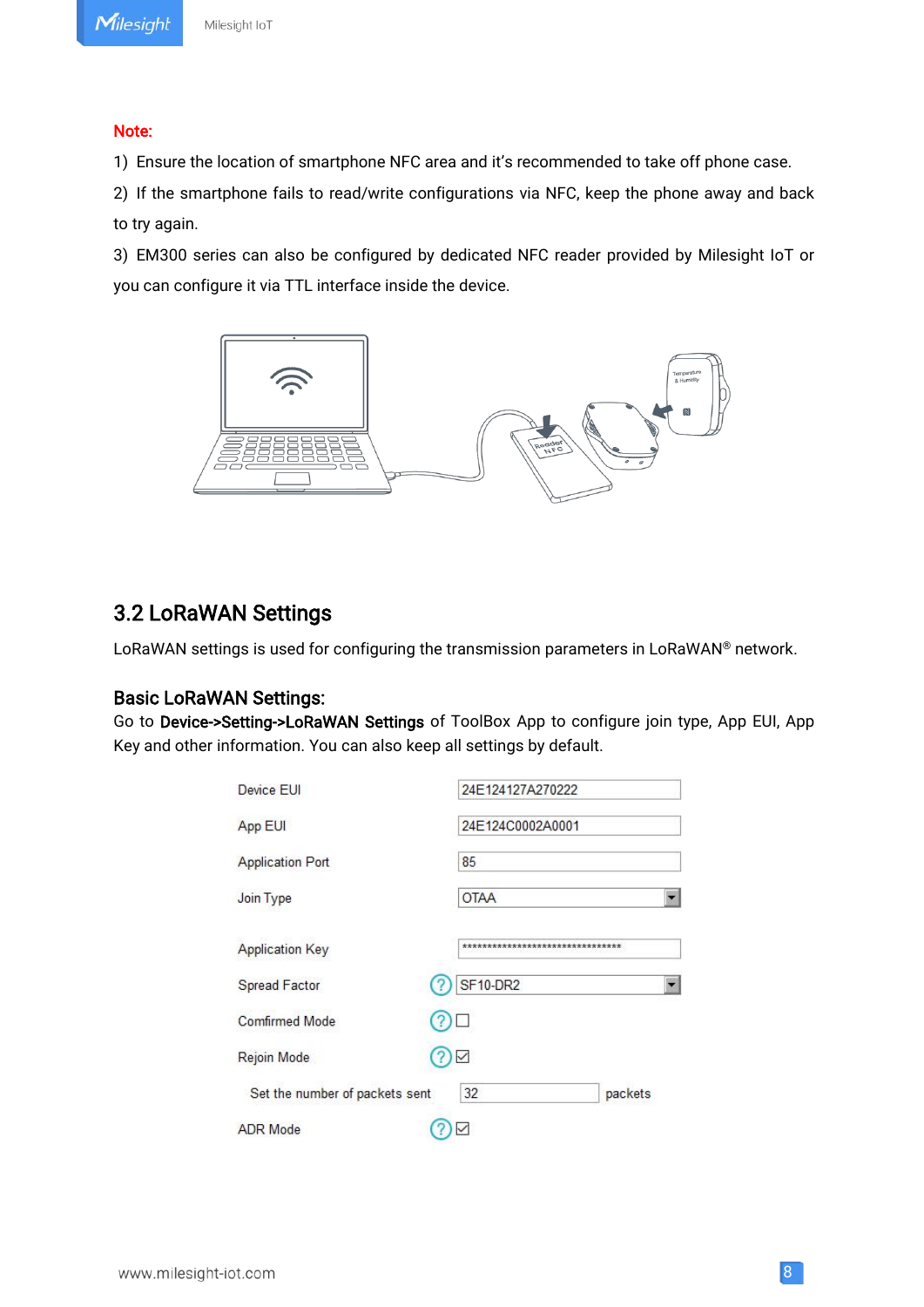| <b>Parameters</b>                 | <b>Description</b>                                                                                                                                                                                                                                                                                                                                                                                                     |
|-----------------------------------|------------------------------------------------------------------------------------------------------------------------------------------------------------------------------------------------------------------------------------------------------------------------------------------------------------------------------------------------------------------------------------------------------------------------|
| Device EUI                        | Unique ID of the device which can also be found on the label.                                                                                                                                                                                                                                                                                                                                                          |
| App EUI                           | Default App EUI is 24E124C0002A0001.                                                                                                                                                                                                                                                                                                                                                                                   |
| <b>Application Port</b>           | The port used for sending and receiving data, default port is 85.                                                                                                                                                                                                                                                                                                                                                      |
| Join Type                         | OTAA and ABP mode are available.                                                                                                                                                                                                                                                                                                                                                                                       |
| <b>Application Key</b>            | Appkey for OTAA mode, default is 5572404C696E6B4C6F52613230313823.                                                                                                                                                                                                                                                                                                                                                     |
| <b>Device Address</b>             | DevAddr for ABP mode, default is the 5 <sup>th</sup> to 12 <sup>th</sup> digits of SN.                                                                                                                                                                                                                                                                                                                                 |
| <b>Network Session</b><br>Key     | Nwkskey for ABP mode, default is 5572404C696E6B4C6F52613230313823.                                                                                                                                                                                                                                                                                                                                                     |
| Application<br><b>Session Key</b> | Appskey for ABP mode, default is 5572404C696E6B4C6F52613230313823.                                                                                                                                                                                                                                                                                                                                                     |
| <b>Spread Factor</b>              | If ADR is disabled, the device will send data via this spread factor.                                                                                                                                                                                                                                                                                                                                                  |
| <b>Confirmed Mode</b>             | If the device does not receive ACK packet from network server, it will resend<br>data 3 times at most.                                                                                                                                                                                                                                                                                                                 |
| Rejoin Mode                       | Reporting interval $\leq$ 30 mins: device will send specific mounts of LoRaMAC<br>packets to check connection status every 30 mins; If no reply after specific<br>packets, the device will re-join.<br>Reporting interval > 30 mins: device will send specific mounts of LoRaMAC<br>packets every to check connection status every reporting interval; If no reply<br>after specific packets, the device will re-join. |
| <b>ADR Mode</b>                   | Allow network server to adjust datarate of the device.                                                                                                                                                                                                                                                                                                                                                                 |
| <b>Tx Power</b>                   | Transmit power of device.                                                                                                                                                                                                                                                                                                                                                                                              |

#### Note:

- 1) Please contact sales for device EUI list if there are many units.
- 2) Please contact sales if you need random App keys before purchase.
- 3) Select OTAA mode if you use Milesight IoT cloud to manage devices.
- 4) Only OTAA mode supports rejoin mode.

#### LoRaWAN Frequency Settings:

Go to Setting->LoRaWAN Settings of ToolBox App to select supported frequency and select channels to send uplinks. Make sure the channels match the LoRaWAN® gateway.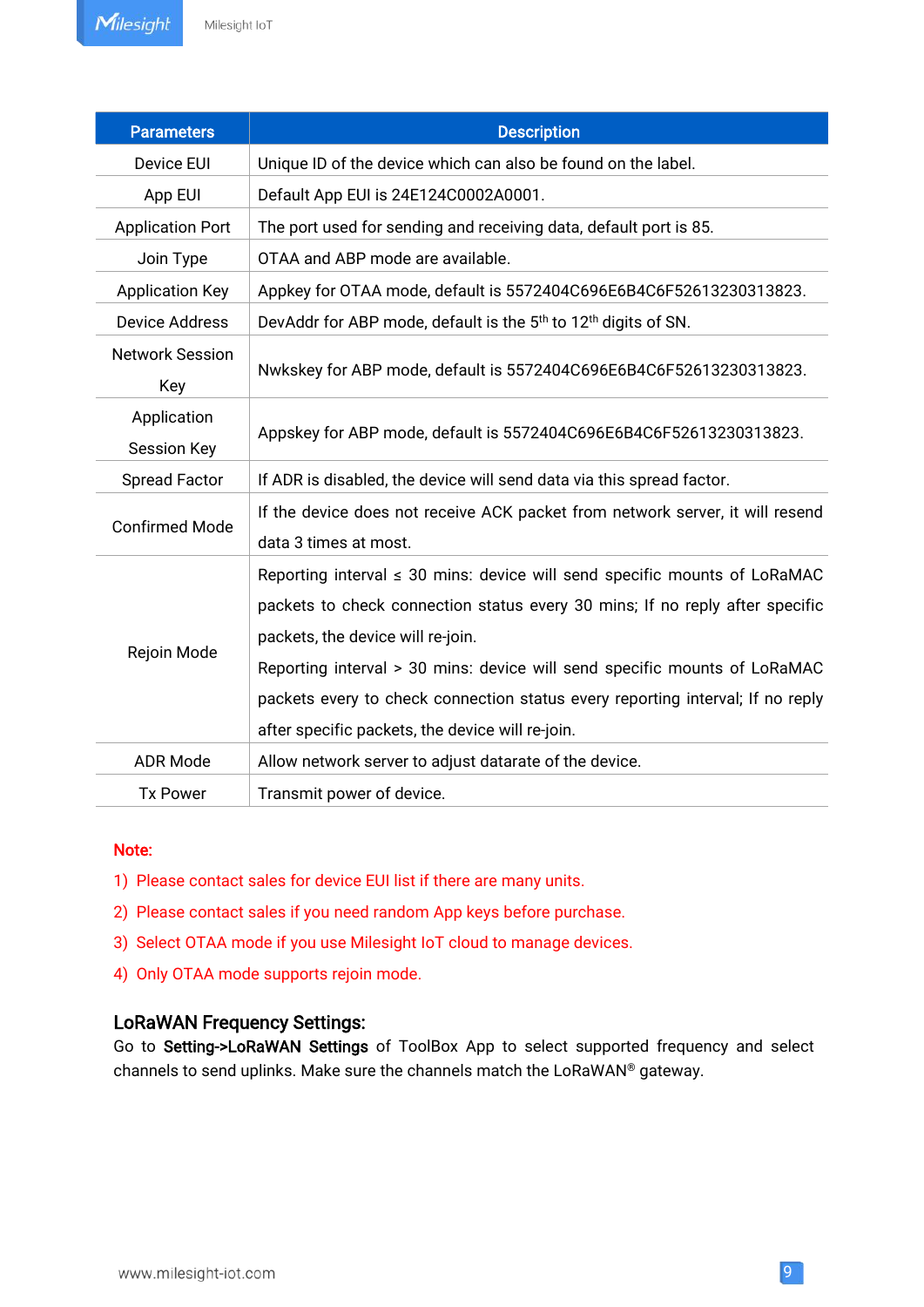| <b>Basic</b>            |                | <b>Channel</b>                             |                              |                |              |               |
|-------------------------|----------------|--------------------------------------------|------------------------------|----------------|--------------|---------------|
| $\Box$                  | Index          | <b>Support Frequency:</b><br>Frequency/MHz | <b>EU868</b><br>Max Datarate | 圛              | Min Datarate |               |
| $\overline{\mathbf{z}}$ | $\pmb{0}$      | 868.1                                      | 5-SF7BW125                   | $\mathbb{R}$   | 0-SF12BW125  | $\mathcal{P}$ |
| $\checkmark$            | 1              | 868.3                                      | 5-SF7BW125                   | $\frac{1}{2}$  | 0-SF12BW125  | $\mathcal{H}$ |
| $\mathbf{z}$            | $\overline{2}$ | 868.5                                      | 5-SF7BW125                   | $\mathcal{P}$  | 0-SF12BW125  | $\mathcal{A}$ |
| П                       | 3              | $\theta$                                   | 5-SF7BW125                   | $\overline{v}$ | 0-SF12BW125  | $\sim$        |
| $\Box$                  | $\overline{4}$ | $\overline{0}$                             | 5-SF7BW125                   | $\mathbf{v}$   | 0-SF12BW125  | $\mathbf{v}$  |
| П                       | 5              | $\overline{0}$                             | 5-SF7BW125                   | $\tau$         | 0-SF12BW125  | $\mathcal{V}$ |
| П                       | $\sqrt{6}$     | $\overline{0}$                             | 5-SF7BW125                   | $\mathbf{v}$   | 0-SF12BW125  | $\mathcal{A}$ |
| $\Box$                  |                |                                            | COFFINIANC                   |                | 0.0F40DIAMOE |               |

If frequency is one of CN470/AU915/US915, you can enter the index of the channel that you want to enable in the input box, making them separated by commas.

#### Examples:

- 1, 40: Enabling Channel 1 and Channel 40
- 1-40: Enabling Channel 1 to Channel 40
- 1-40, 60: Enabling Channel 1 to Channel 40 and Channel 60
- All: Enabling all channels

Null: Indicates that all channels are disabled

|                                          | <b>Support Frequency:</b> | $\overline{\phantom{a}}$<br>AU915 |        |
|------------------------------------------|---------------------------|-----------------------------------|--------|
| (?<br>$0 - 71$<br>Enabled Channel Index: |                           |                                   |        |
| Channel Index                            | Frequency/MHz             | Channel Spacing/MHz               | BW/kHz |
| $0 - 15$                                 | $915.2 - 918.2$           | 0.2                               | 125    |
| $16 - 31$                                | $918.4 - 921.4$           | 0.2                               | 125    |
| $32 - 47$                                | $921.6 - 924.6$           | 0.2                               | 125    |
| $48 - 63$                                | $924.8 - 927.8$           | 0.2                               | 125    |
| $64 - 71$                                | $915.9 - 927.1$           | 1.6                               | 500    |

#### Note:

For -868M model, default frequency is EU868;

For -915M model, default frequency is AU915.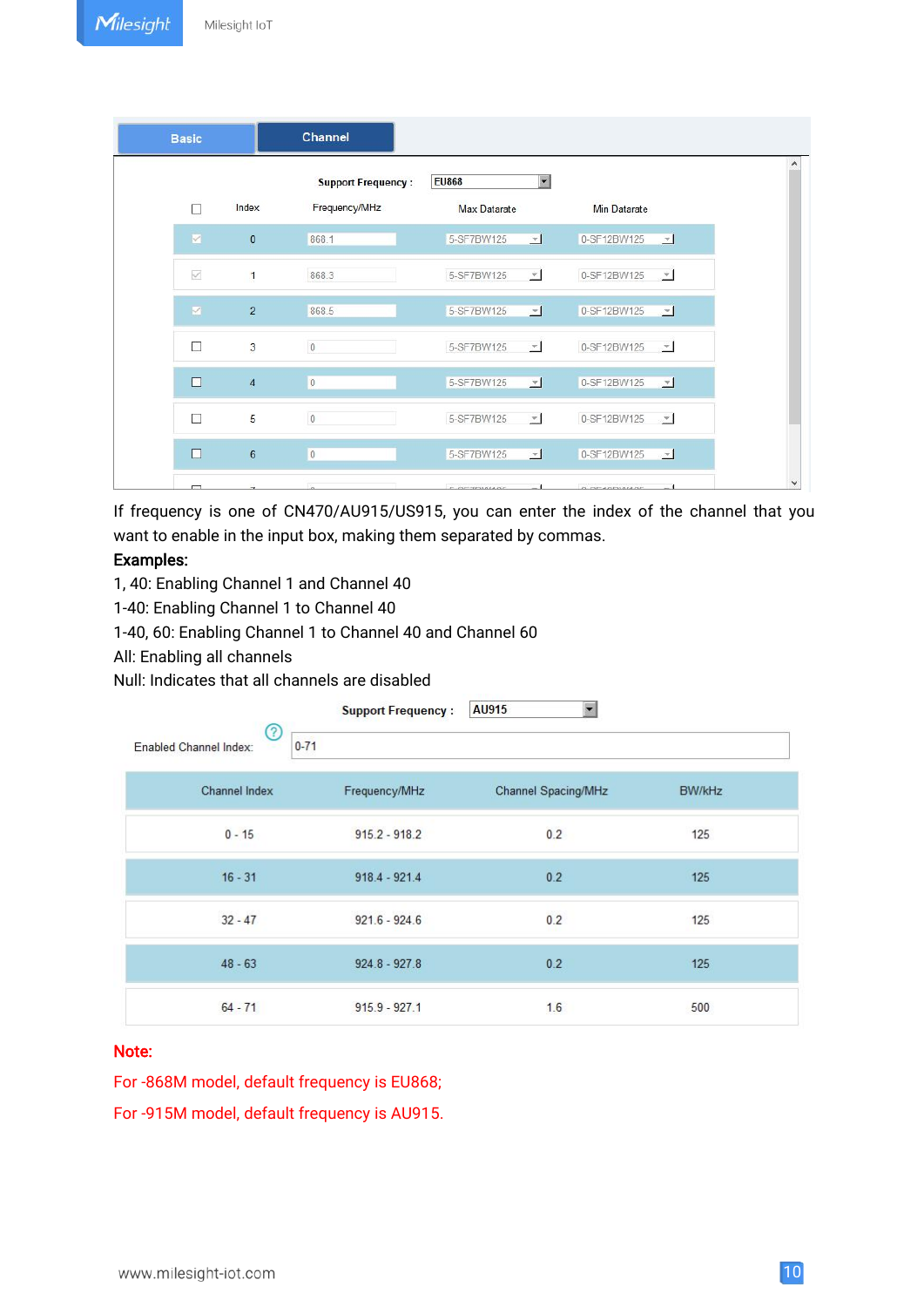### <span id="page-10-0"></span>3.3 Basic Settings

Go to "Device->Setting->General Settings" of ToolBox App to change the reporting interval, etc.

| Temperature Unit $(i)$ |        |    |     |
|------------------------|--------|----|-----|
| °C                     |        |    |     |
| Reporting Interval     | $\sim$ | 10 | min |
| Change Password        |        |    |     |

| <b>Parameters</b>       | <b>Description</b>                                                       |
|-------------------------|--------------------------------------------------------------------------|
| Reporting Interval      | Reporting interval of transmitting data to network server. Default: 600s |
|                         | Change the temperature unit displayed on the ToolBox.                    |
|                         | Note:                                                                    |
| <b>Temperature Unit</b> | 1) The temperature unit in the reporting package is fixed as °C.         |
|                         | 2) Please modify the threshold settings if the unit is changed.          |
|                         | Change the password for ToolBox App or software to read/write this       |
| <b>Change Password</b>  | device.                                                                  |

### 3.4 Advanced Settings

#### 3.4.1 Calibration Settings

ToolBox supports numerical calibration for all items. Go to "Device->Setting->Calibration Settings" of ToolBox App to type the calibration value and save, the device will add the calibration value to raw value.

| <b>Temperature</b>            |              |
|-------------------------------|--------------|
| <b>Numberical Calibration</b> |              |
| Current Value: 0 °C           |              |
| <b>Calibration Value</b>      |              |
| -1                            | $^{\circ}$ C |
| Final Value: -1 °C            |              |
| <b>Humidity</b>               |              |

#### 3.4.2 Threshold Settings

Go to Device->Setting->Threshold Settings of ToolBox App to enable the threshold settings and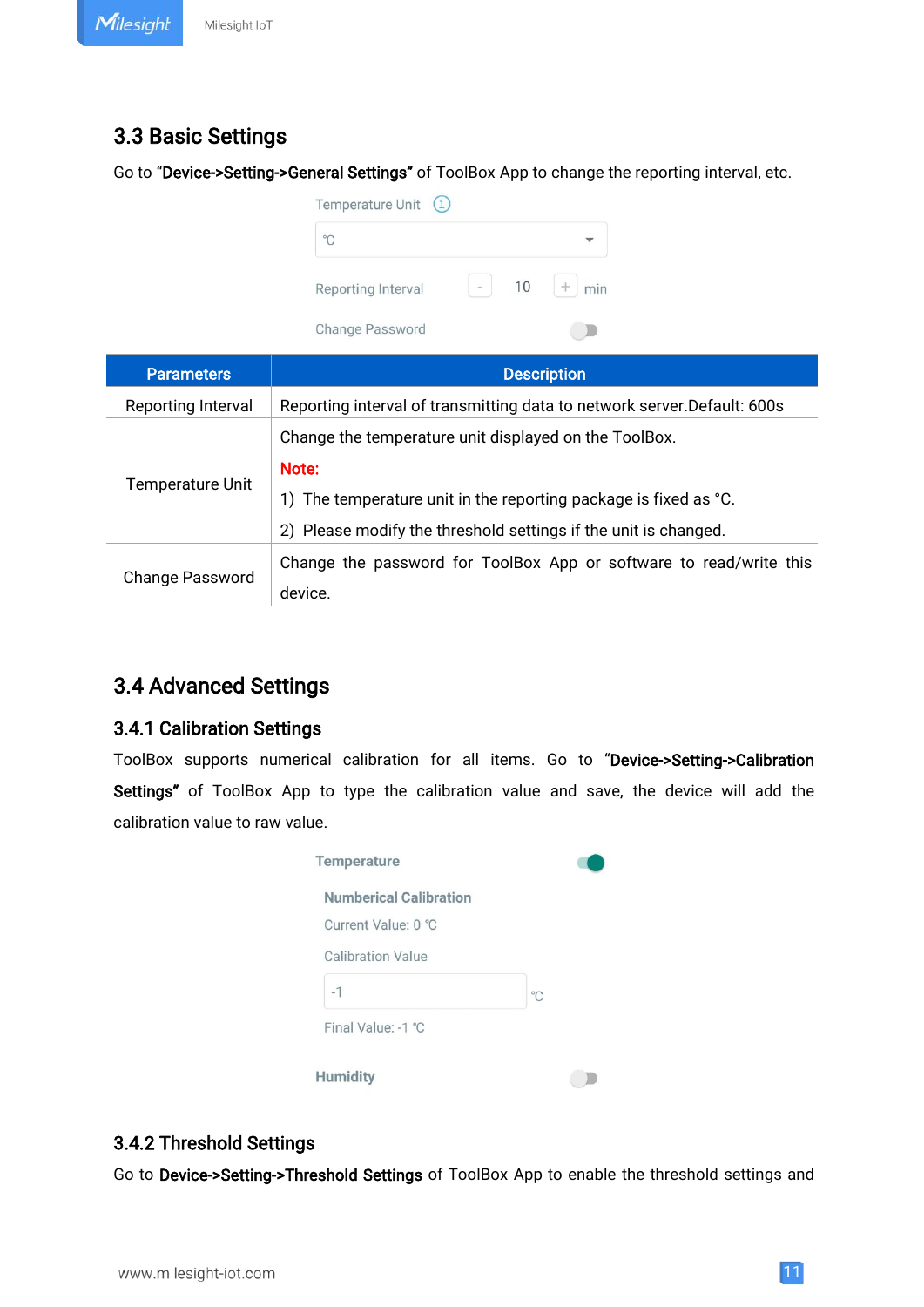<span id="page-11-0"></span>input the threshold. EM300 series will upload the current data once instantly after the temperature threshold is triggered.

| Temperature         |        |  |
|---------------------|--------|--|
| Over $/$ °C         |        |  |
| Below / °C          |        |  |
| Collecting Interval | $\sim$ |  |

#### 3.4.3 Alarm Settings

Go to "Device->Setting->Alarm Settings" of ToolBox App to enable the alarm settings. When EM300 detects door status change or water leakage, it will report the alarm according to reporting interval and reporting times setting.

| <b>Alarm Reporting</b>                                                                                  |          |       |
|---------------------------------------------------------------------------------------------------------|----------|-------|
| If someone invades, the alarm reporting interval and<br>the alarm reporting times can be set as follows |          |       |
| Alarm Reporting Interval -                                                                              | $\sim$ 1 | $ + $ |
| <b>Alarm Reporting Times</b>                                                                            |          |       |

### 3.5 Maintenance

#### 3.5.1 Upgrade

- 1. Download firmware from Milesight website to your smartphone.
- 2. Open Toolbox App and click "Browse" to import firmware and upgrade the device.<br>Note:

- 1) Operation on ToolBox is not supported during an upgrade.
- 2) Only Android version ToolBox supports the upgrade feature.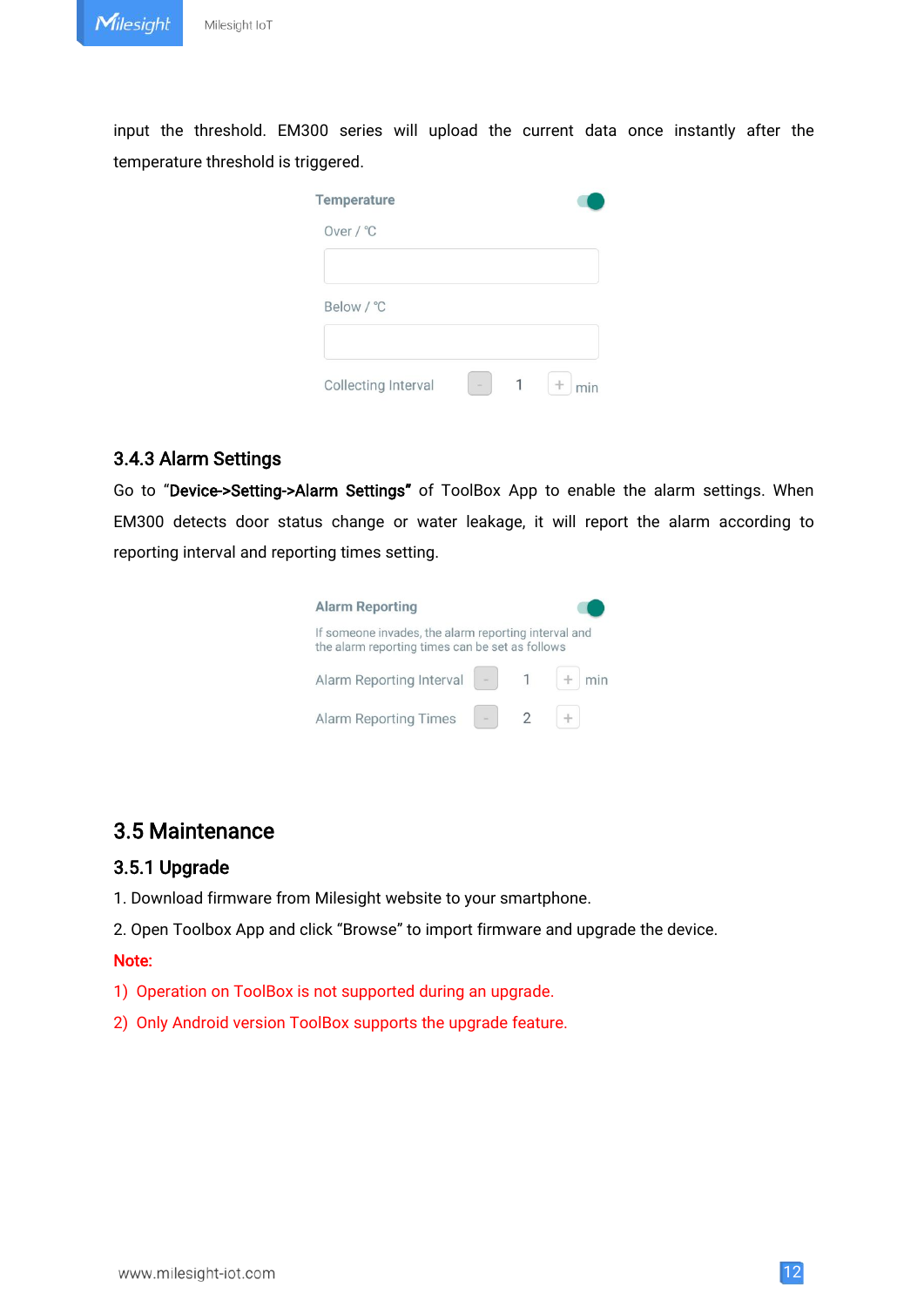<span id="page-12-0"></span>

#### 3.5.2 Backup

EM300 devices support configuration backup for easy and quick device configuration in bulk. Backup is allowed only for devices with the same model and LoRa frequency band.

1. Go to "Template" page on the App and save current settings as a template. You can also edit the template file.

2. Select one template file which saved in the smartphone and click "Write", then attach to another device to write configuration.



Note: Slide the template item left to edit or delete the template. Click the template to edit the configurations.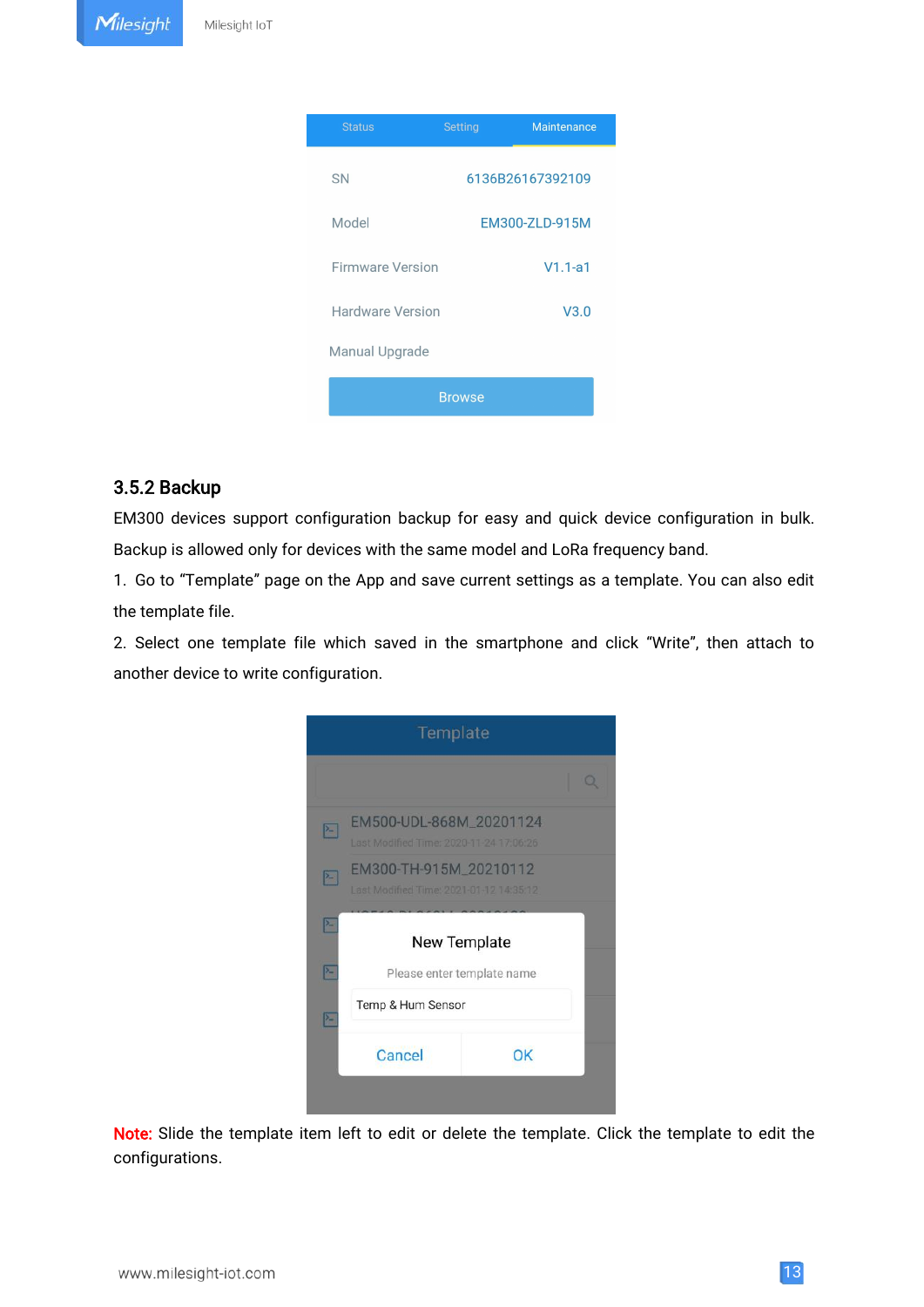<span id="page-13-1"></span><span id="page-13-0"></span>

#### 3.5.3 Reset to Factory Default

Please select one of following methods to reset device:

Via Hardware: Hold on power button (internal) for more than 10s.

Via ToolBox App: Go to "Device->Maintenance" to click "Reset", then attach smart phone with NFC area to device to complete reset.

| <b>Status</b>                  | <b>Setting</b> | <b>Maintenance</b> |
|--------------------------------|----------------|--------------------|
| <b>SN</b>                      |                | 6136B26167392109   |
| Model                          |                | EM300-ZLD-915M     |
| <b>Firmware Version</b>        |                | $V1.1-a1$          |
| <b>Hardware Version</b>        |                | V3.0               |
| <b>Manual Upgrade</b>          |                |                    |
|                                | <b>Browse</b>  |                    |
| <b>Restore Factory Default</b> |                |                    |
|                                | <b>Reset</b>   |                    |

### 4. Installation

1. Attach EM300 to the wall and mark the two holes on the wall. The connecting line of two holes must be a horizontal line.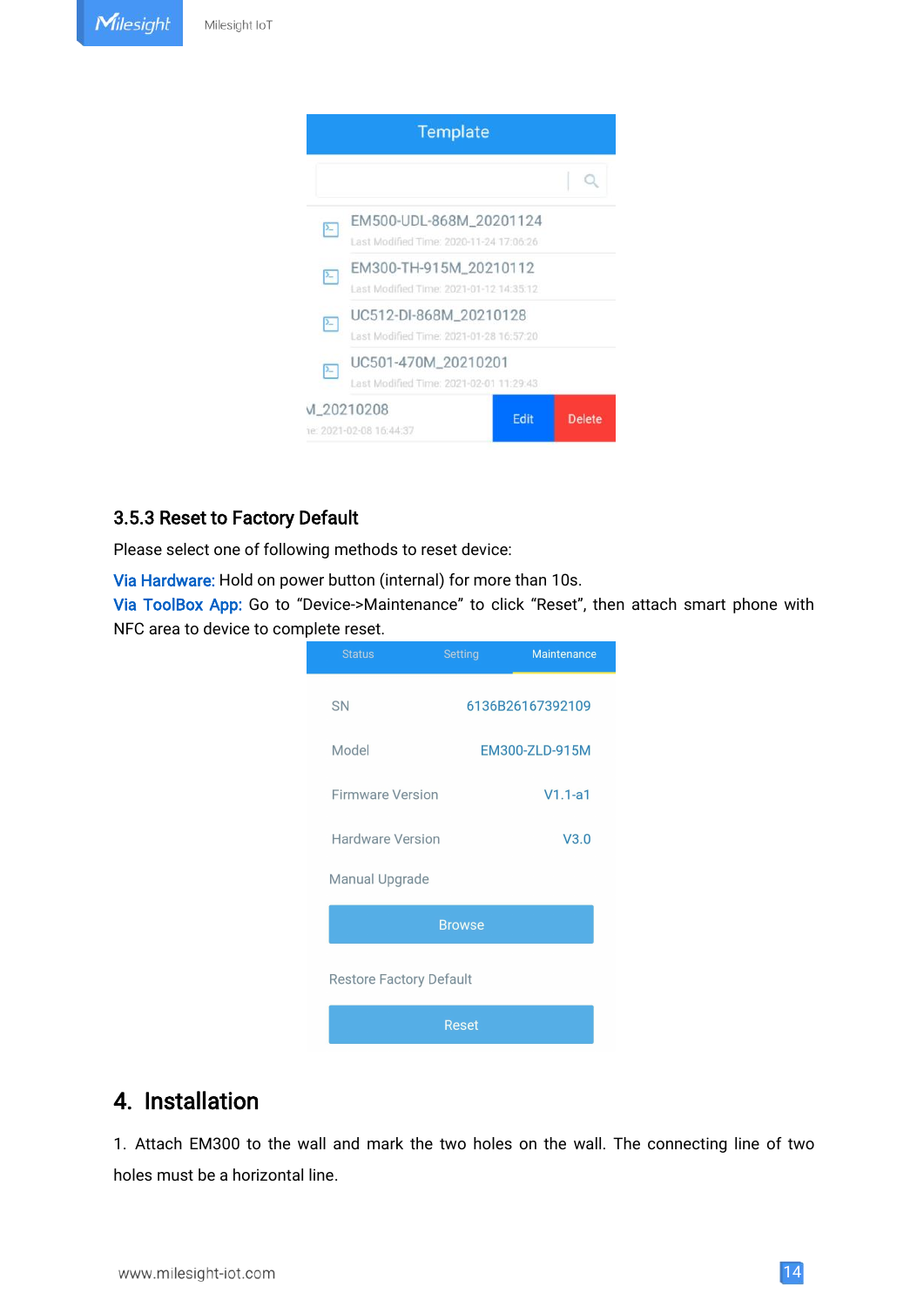- <span id="page-14-0"></span>2. Drill the holes according to the marks and screw the wall plugs into the wall.
- 3. Mount the EM300 to the wall via mounting screws.
- 4. Cover the mounting screws with screw caps.



5. For leak detection senor, install the probe/cable to the place where liquid may leak. For magn et switch sensor, install the magnet beside the door/window.

Note: For SLD sensor, please ensure the metal pins of the probe are flat on the floor; for ZLD sensor, the cable can't be twined or accumulated together. The probe or cable of water leakage sensor should be placed in an area of concern where water from a leak would likely accumulate.



### 5. Milesight IoT Cloud Management

EM300 series can be managed by Milesight IoT Cloud platform. Milesight IoT cloud is a comprehensive platform that provides multiple services including device remote management and data visualization with the easiest operation procedures. Please register a Milesight IoT Cloud account before operating following steps.

1. Ensure Milesight LoRaWAN® gateway is online in Milesight IoT Cloud. For more info about connecting gateway to cloud please refer to gateway's user guide.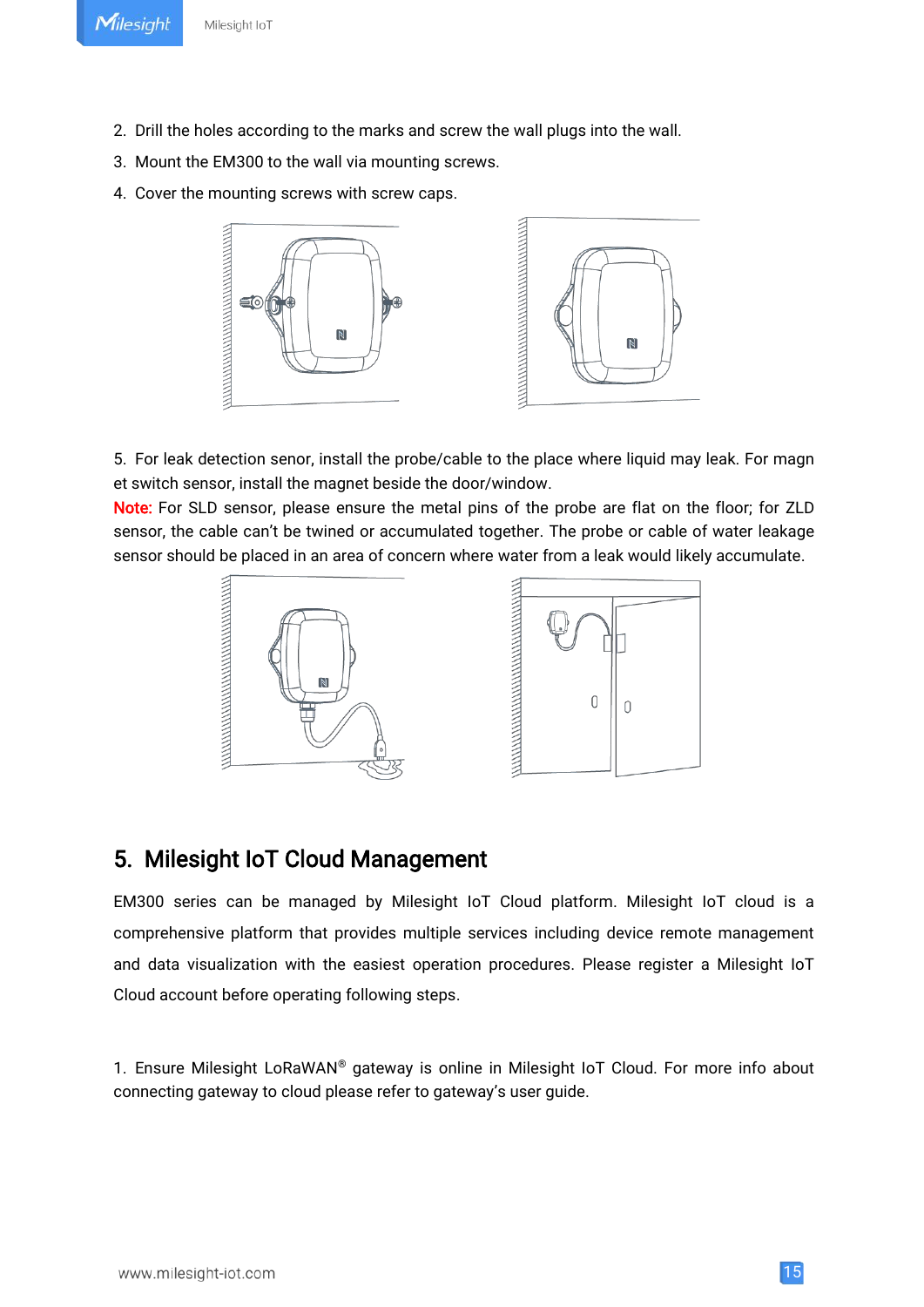<span id="page-15-0"></span>

| O Dashboard                         | Devices |        | <b>SCORE AND RESIDENT</b><br>Gateways | $^{+}$                                                    |                     |               |
|-------------------------------------|---------|--------|---------------------------------------|-----------------------------------------------------------|---------------------|---------------|
| $\Box$ My Devices                   | Search  |        | $\mathbb{Q}$                          | O Normal 1<br>all Offline 0                               | $@$ Inactive 0      | + New Devices |
| <b>2</b> Map                        | □       | Status | Name                                  | <b>Associated Devices</b><br>(Joined /Not Joined /Failed) | <b>Last Updated</b> |               |
| If <sub>0</sub> Triggers<br>Reports | $\Box$  | all    | <b>UG Gateway</b><br>6222A3243835     | $Q / Q / Q$ Detail                                        | a few seconds ago   | $Q \sim Q$    |
| $\boxtimes$ Event Center 46         |         |        |                                       |                                                           |                     |               |
| △<br>Sharing Center                 |         |        |                                       |                                                           |                     | $\rightarrow$ |

2. Go to "My Devices" page and click "+New Devices". Fill in the SN of device and select associated gateway.

| <b>Add Device</b>     |                                  |        |
|-----------------------|----------------------------------|--------|
| $*SN:$                | 6136A39116331007                 |        |
| * Name:               | <b>EM300</b>                     |        |
| * Associated Gateway: | UG Gateway                       | $\vee$ |
| * Device EUI:         | 24e124136A391163                 |        |
| * Application Key:    | 5572404c696e6b4c6f52613230313823 |        |

3. After the device is online in Milesight IoT Cloud, you can check the data via webpage or mobile App and create dashboard for it.

| ⊙<br>Dashboard                   | <b>Devices</b><br>Gateways                     | $^{+}$                        |                                                    |                    |               |
|----------------------------------|------------------------------------------------|-------------------------------|----------------------------------------------------|--------------------|---------------|
| My Devices                       | $\hbox{O}$<br><b>EM300</b>                     | $\odot$ Normal 1              | $\otimes$ Inactive 0<br>置 Alarm 0<br>all Offline 2 |                    | + New Devices |
| <b>2</b> Map                     | Status<br>Name                                 |                               | Interface Status                                   | <b>Update Time</b> |               |
| ifo Triggers                     |                                                | 25.6°C                        | 36.5%                                              |                    |               |
| Reports                          | EM300-MCS<br>all<br>$\Box$<br>6136A39181573103 | Open<br>Status<br>Temperature | Humidity                                           | 5 minutes ago      | Q W           |
| Event Center <sup>99+</sup>      |                                                |                               |                                                    |                    | $\vert$ 1     |
| $\circledcirc$<br>Sharing Center |                                                |                               |                                                    |                    |               |
| $R$ Me                           |                                                |                               |                                                    |                    |               |
|                                  |                                                |                               |                                                    |                    |               |

### 6. Device Payload

All data are based on following format(HEX):

| Channel1          | Type1  | Data1   | Channel <sub>2</sub> | Type <sub>2</sub> | Data2   | Channel 3 | $\cdots$ |
|-------------------|--------|---------|----------------------|-------------------|---------|-----------|----------|
| <sup>1</sup> Byte | 1 Byte | N Bytes | <sup>1</sup> Byte    | 1 Byte            | M Bytes | 1 Byte    | $\cdots$ |

For decoder examples please find files on <https://github.com/Milesight-IoT/SensorDecoders>.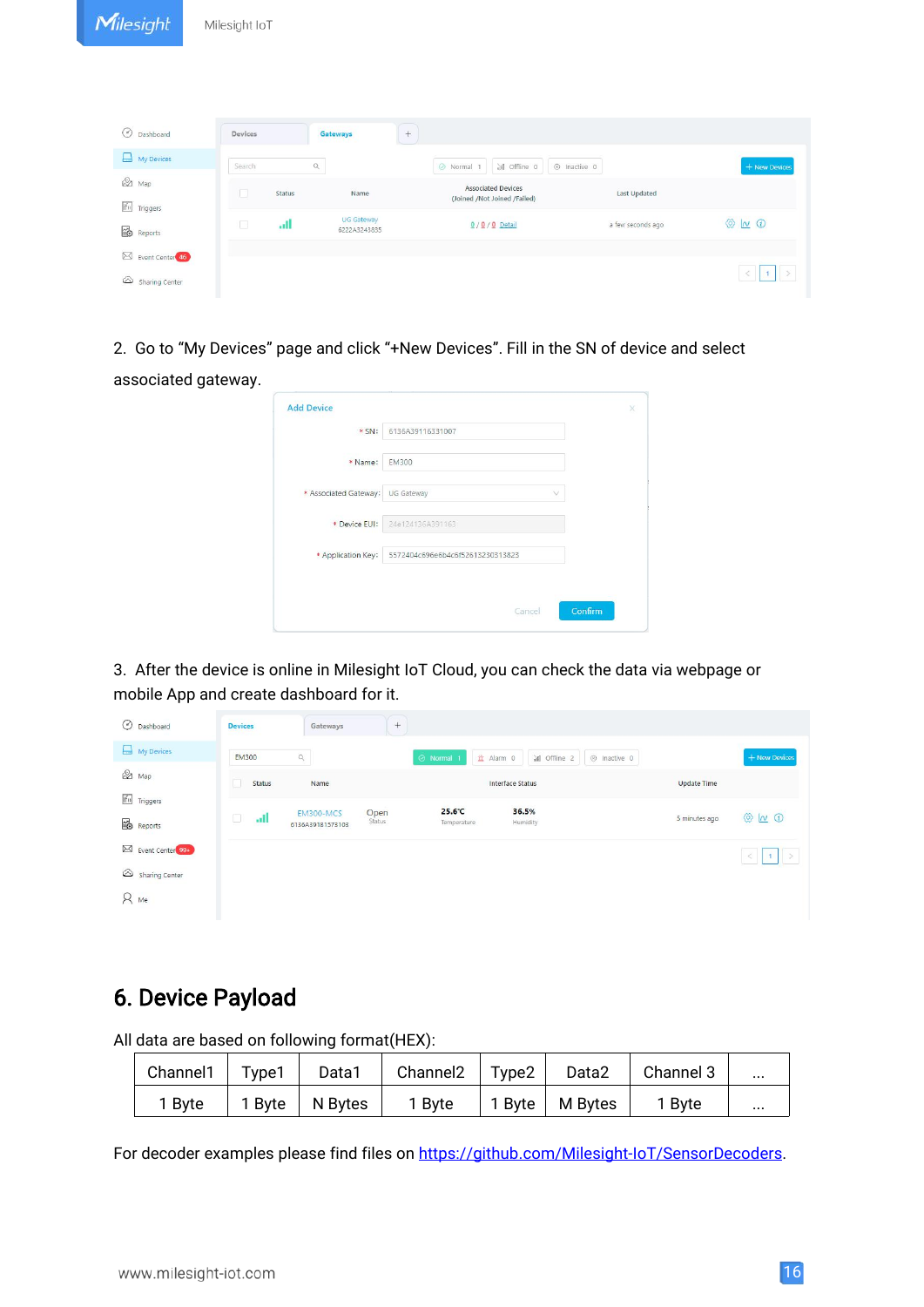### <span id="page-16-0"></span>6.1 Basic Information

EM300 series sensors report basic information of sensor whenever joining the network.

| <b>Channel</b> | Type                  | <b>Description</b>                    |
|----------------|-----------------------|---------------------------------------|
|                | 01 (Protocol Version) | $01 = > V1$                           |
|                | 09 (Hardware Version) | $01 40 \approx \text{V}1.4$           |
| ff             | 0a(Software Version)  | $0114 = V1.14$                        |
|                | Of(Device Type)       | 00: Class A, 01: Class B, 02: Class C |
|                | 16(Device SN)         | 16 digits                             |

#### Example:

|                |                             | ff 09 01 00 ff 0a 01 02 ff 0f 00 |                |                          |                |
|----------------|-----------------------------|----------------------------------|----------------|--------------------------|----------------|
| <b>Channel</b> | <b>Type</b>                 | <b>Value</b>                     | <b>Channel</b> | <b>Type</b>              | Value          |
| ff             | 09<br>(Hardware<br>version) | 0100 (V1.0)                      | ff             | 0a<br>(Software version) | 0102<br>(V1.2) |
| <b>Channel</b> | <b>Type</b>                 | <b>Value</b>                     |                |                          |                |
| ff             | 0f<br>(Device<br>Type)      | 00<br>(Class A)                  |                |                          |                |

### 6.2 Sensor Data

EM300 series sensors report sensor data according to reporting interval (10min by default).<br>Battery level is reported every 6 hours.

| <b>Channel</b> | <b>Type</b>                 | <b>Description</b>                                 |
|----------------|-----------------------------|----------------------------------------------------|
| 01             | 75(Battery Level)           | UINT8, Unit: %                                     |
| 03             | 67 (Temperature)            | INT16, Unit: °C                                    |
| 04             | 68(Humidity)                | INT8, Unit: %                                      |
| 05             | 00(Water Leakage<br>Status) | 00: Not water leakage<br>01: Water leakage         |
| 06             | 00(Magnet Status)           | 00: Magnet switch closed<br>01: Magnet switch open |

Example:

|                |      | 01 75 64 03 67 10 01 04 68 71 05 00 01 |                |             |              |
|----------------|------|----------------------------------------|----------------|-------------|--------------|
| <b>Channel</b> | Type | <b>Value</b>                           | <b>Channel</b> | <b>Type</b> | <b>Nalue</b> |